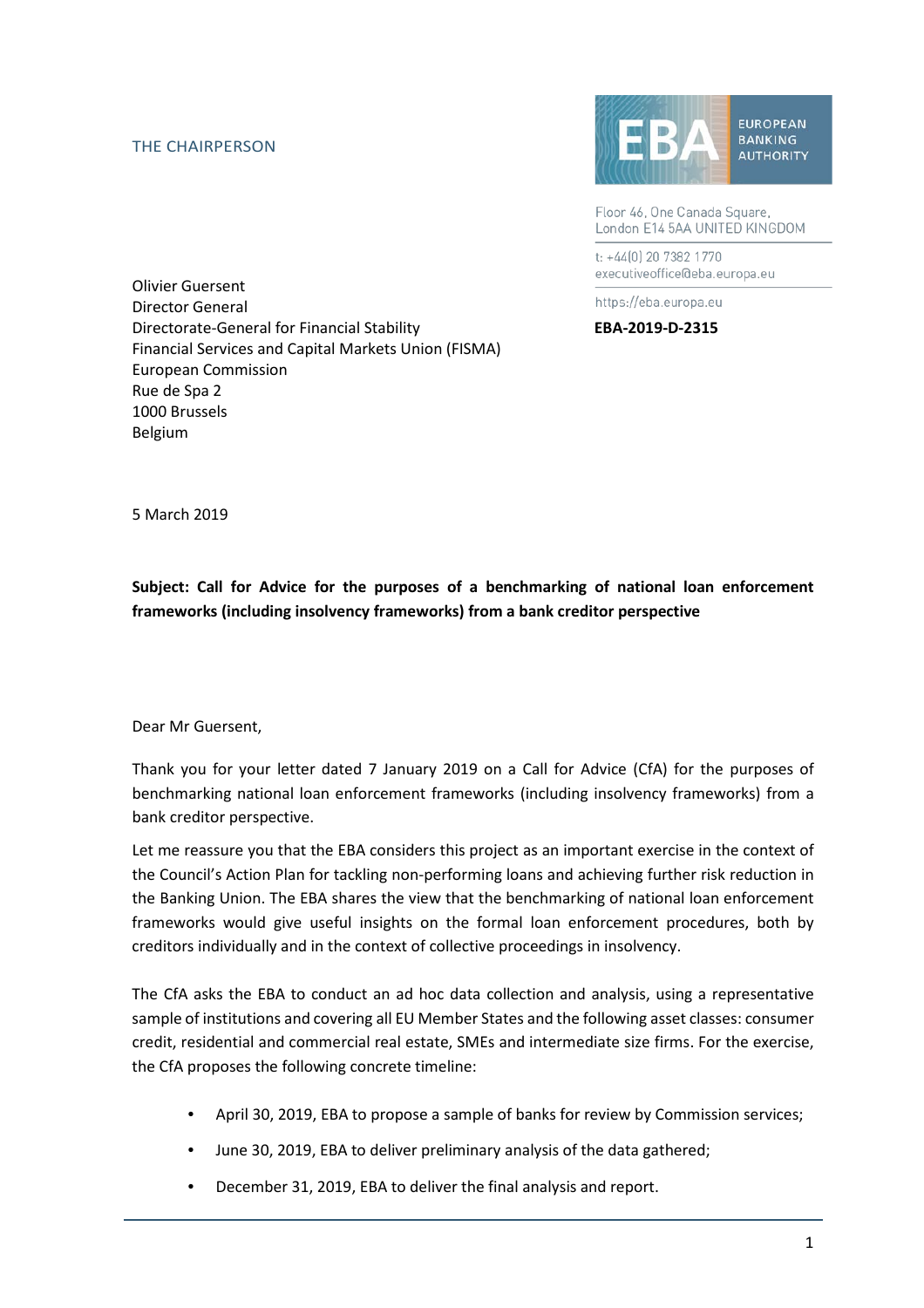

The proposed timeline, and in particular the intermediate reporting stage set for June 2019, came somewhat as a surprise to the EBA. To recall, in the occasions when the project had been discussed at official committees and fora, the EBA representatives had consistently stressed that a minimum timeline for a project that includes extensive data collection should be 18 months form the date of receiving the CfA.

After receiving the CfA, and after some further consultations with the Commission staff, the EBA staff designed a simplified data collection template using the sample of the ongoing QIS exercise. This proposed sample was known to have serious deficiencies in terms of representativeness for the purposes of the CfA but it was seen as the only possibility to gather some information given the very ambitious timeline. The EBA staff subsequently prepared the necessary technical documentation for the consultation of the EBA Board of Supervisors (BoS) on their meeting on 19- 20 February 2019, to gain support for the proposed data collection.

The BoS discussion on 20 February 2019 provided several aspects that I would like to bring to your attention. Most BoS Members consider the topic of high importance. At the same time, the BoS also agreed that the suggested timeline of the exercise was extremely challenging against the background of several constraints. These included the need to specify the appropriate sample of institutions, the specific nature of the non-supervisory type of data to be collected, the ongoing already heavy EBA workload, and the complications related to the forthcoming EBA relocation to Paris. Given the concerns raised by the BoS members, the Chair concluded that it would not be feasible to fulfil the ambitions of the CfA within the proposed timeframe.

That said, and given the importance of the topic for the progress towards the Capital Market Union, the EBA would like to suggest a revised timetable for the exercise. Such a schedule would see (i) A collection and a preliminary analysis of the data by December 2019; and (ii) The delivery of the complete analysis and report by July 2020. Under this revised timeline the EBA would continue the preparatory tasks and technical discussions regarding the representative sample of banks and the data collection templates, to be submitted for review by the BoS before June 2019. In parallel, a stock-taking exercise of all relevant work already carried out in the areas of the CfA would be prepared in cooperation with the Commission Services, also to be delivered by June 2019.

Accordingly, the EBA would like to request the Commission to amend the timeline of the Call for Advice to better suit the proposed data collection and analysis, taking into account the concerns expressed by the EBA Board of Supervisors.